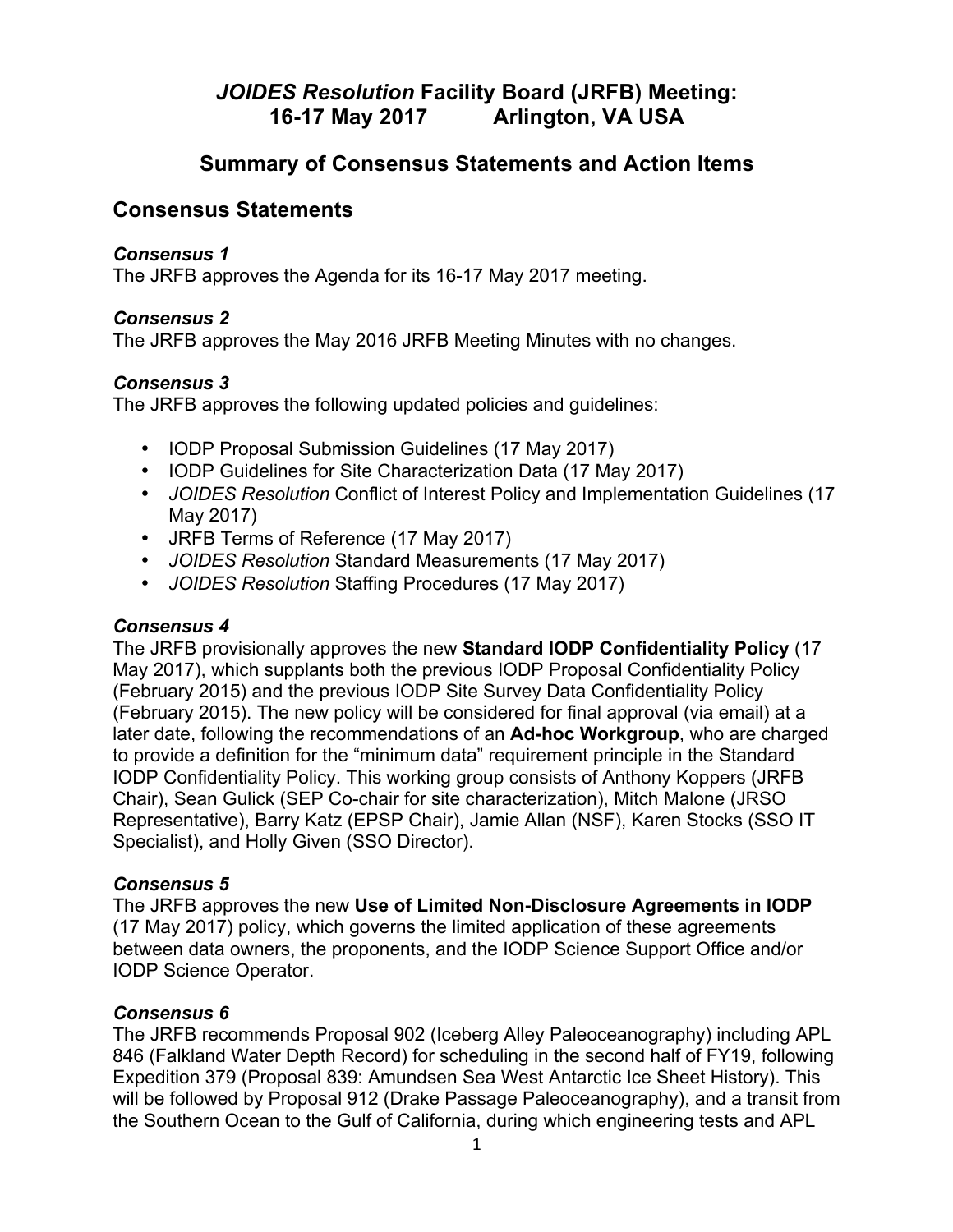769 (Costa Rica Crustal Architecture) are carried out. Furthermore, the JRFB recommends the scheduling of Proposal 833 (Guaymas Basin Activity) in the beginning of FY20, followed by a transit to the Gulf of Mexico and a one-month tie-up period for *JOIDES Resolution* maintenance and repairs. Following a two-week preparation time window, the JRFB recommends the scheduling of Proposal 887 (Gulf of Mexico Methane Hydrate). Finally, the JRFB recommends the scheduling of at least one expedition in the western tropical Atlantic in FY20. The expectation of the JRFB is that there will be in total 10 months of operations in FY20.

# *Consensus 7*

The JRFB recommends the immediate formation of a "Deep Crustal Drilling Engineering" workgroup at the *JOIDES Resolution* Science Operator (JRSO) with representatives of the JRFB and JRSO, Siem Offshore drilling engineers, and the principal proponents, to review the results of Expedition 360 "SW Indian Ridge Lower Crust and Moho, Leg 1" and Expedition 355 "Superfast Spreading Rate Crust, Leg 4" and make recommendations on how to successfully achieve drilling, coring, and logging deeper than 1.5 km into ocean crust hard rock environments. Clive Neal (workgroup chair), Mike Coffin, and Wolfgang Bach will represent the JRFB. Mitch Malone and Jay Miller will represent the JRSO. Other interesting parties within IODP, such as engineers from JAMSTEC, will be invited.

## *Consensus 8*

The JRFB reaffirms that the *JOIDES Resolution* will fulfill at least a single global circumnavigation of the oceans by 2023.

# *Consensus 9*

The JRFB affirms that, based on current and anticipated proposal pressure, the JOIDES Resolution will follow a path from the Gulf of Mexico in FY20 to the South Atlantic for starting drilling in this region. The JRFB expects that the JOIDES Resolution will start to operate in the general area of the Equatorial and North Atlantic, Gulf of Mexico, Mediterranean, Caribbean and the Arctic in FY21 and through FY22. Furthermore, the JRFB expects that the JOIDES Resolution will complete its global circumnavigation in the Indo-Pacific region in FY23.

# *Consensus 10*

The JRFB is very pleased with the results and recommendations presented in the FY16 Co-chief Scientists Report and the FY16 JRSO NSF Site Review Report (February 2017). Both reports point out the outstanding operation, very capable management, and highly significant and operationally critical engineering improvements of the *JOIDES Resolution* facility by the JRSO. In addition, the JRFB fully supports the conclusions and recommendations by the NSF in their response to the FY16 reports, in particular to have the JRSO develop a long-term plan for the continued accommodation of cores in the Gulf Coast Repository.

## *Consensus 11*

The JRFB affirms its long-term goal to maintain the *JOIDES Resolution* facility and the Gulf Coast Repository as a state-of-the-art "floating Earth science laboratory" that is upto-date with current analytical equipment, software, and databases, while adding new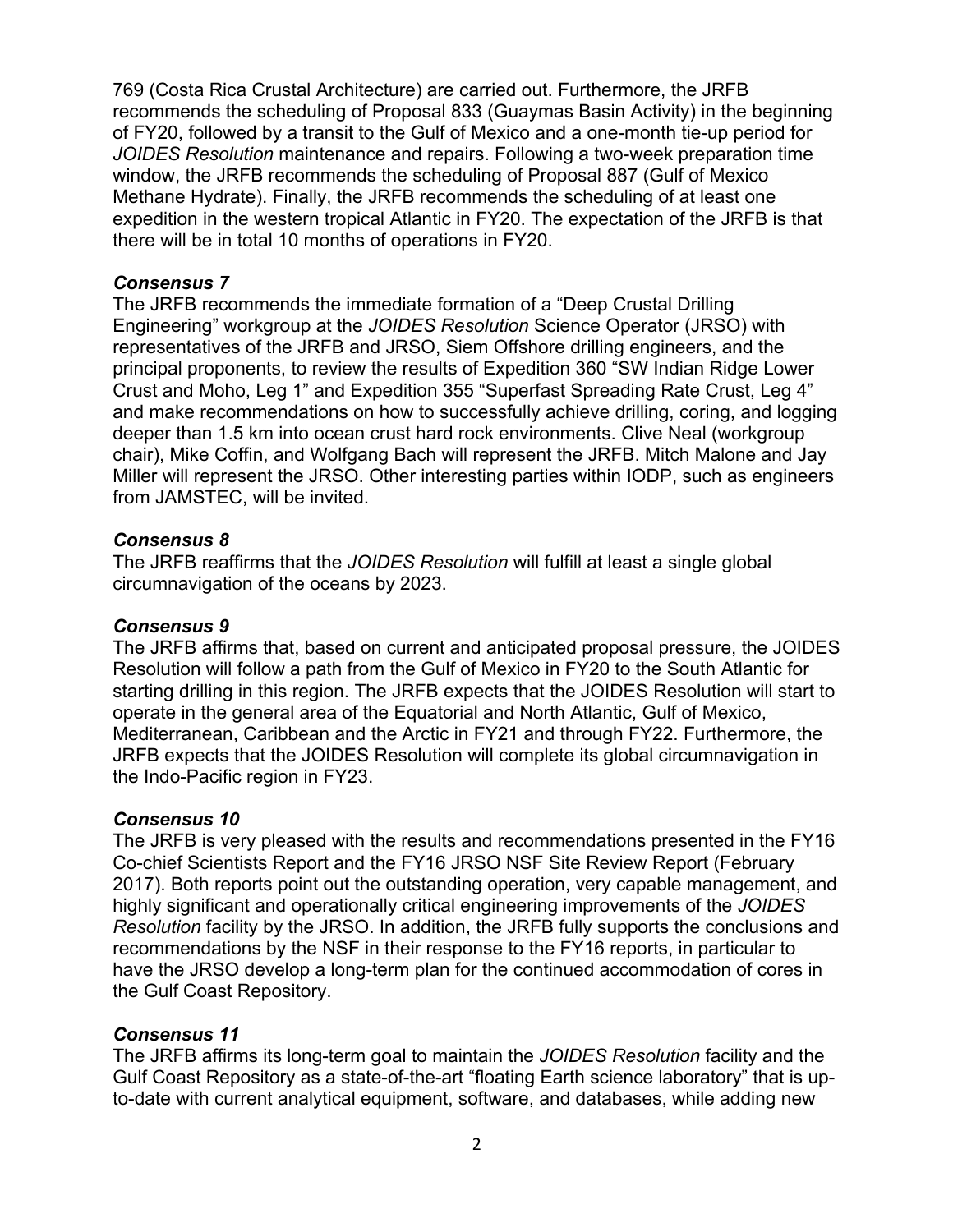standard shipboard and onshore analytical capabilities, if required by a demonstrable need of the larger IODP science community.

# *Consensus 12*

The JRFB finds that a closer coordination between expedition science objectives and both the education and outreach programs is warranted, including the participation of seagoing educators, videographers, and other education and/or outreach officers. The JRFB supports the plan to discuss the role of education officers and/or outreach officers during the 2017 FORUM and Program Member Office (PMO) meetings in Shanghai, China.

## *Consensus 13*

The JRFB supports the JRSO scheduling engineering testing during transits on an asneeded basis. Mechanisms for assessing the readiness of tools and other engineering innovations are required and, when proven ready, scheduling their testing at-sea with minimal impact on science is necessary. Such testing is needed to enhance the productivity of scientific ocean drilling and such engineering advances should be widely advertised to the community in order to inform future drilling proposals. Regular updates from the JRSO to the JRFB on engineering developments and testing are requested.

# *Consensus 14*

The JRFB is very pleased with the numerous achievements of the IODP Science Support Office (SSO), in particular the outstanding management of the proposal process, the state-of-the-art operation of the proposal and site characterization databases, the development of new software tools to help proponents and panel members to work more efficiently with proposals and the large number of related data files, and the smooth organization of the meetings of the JRFB and its Advisory Panels. The JRFB is looking forward to the implementation of further improvements to the proposal and site characterization databases as laid out in the SSO FY18 Annual Program Plan (APP).

# *Consensus 15*

The JRFB approves to remove the Co-chief Scientist Publication Requirement to publish at least one synthesis paper per expedition. However, the JRSO is asked to keep encouraging Co-chief Scientists to always consider these kind of publications, if deemed worthwhile and scientifically justified.

# *Consensus 16*

The JRFB reaffirms its primary goal of implementing all proposals that are thoroughly reviewed, scientifically evaluated, and forwarded by SEP, and that have been recommended for approval by EPSP. Decisions on scheduling are principally dependent on the planned regional track of the JOIDES Resolution, maximizing the fit and balance of proposals to the IODP 2013-2023 Science Plan, funding and ship time availability, and safety, permitting and other logistical constraints.

# *Consensus 17*

The *JOIDES Resolution* Science Operator (JRSO) Annual Program Plan FY18 is recommended for approval in principle. The final plan will be considered for approval by the JRFB at a later date, but before the end of July 2017.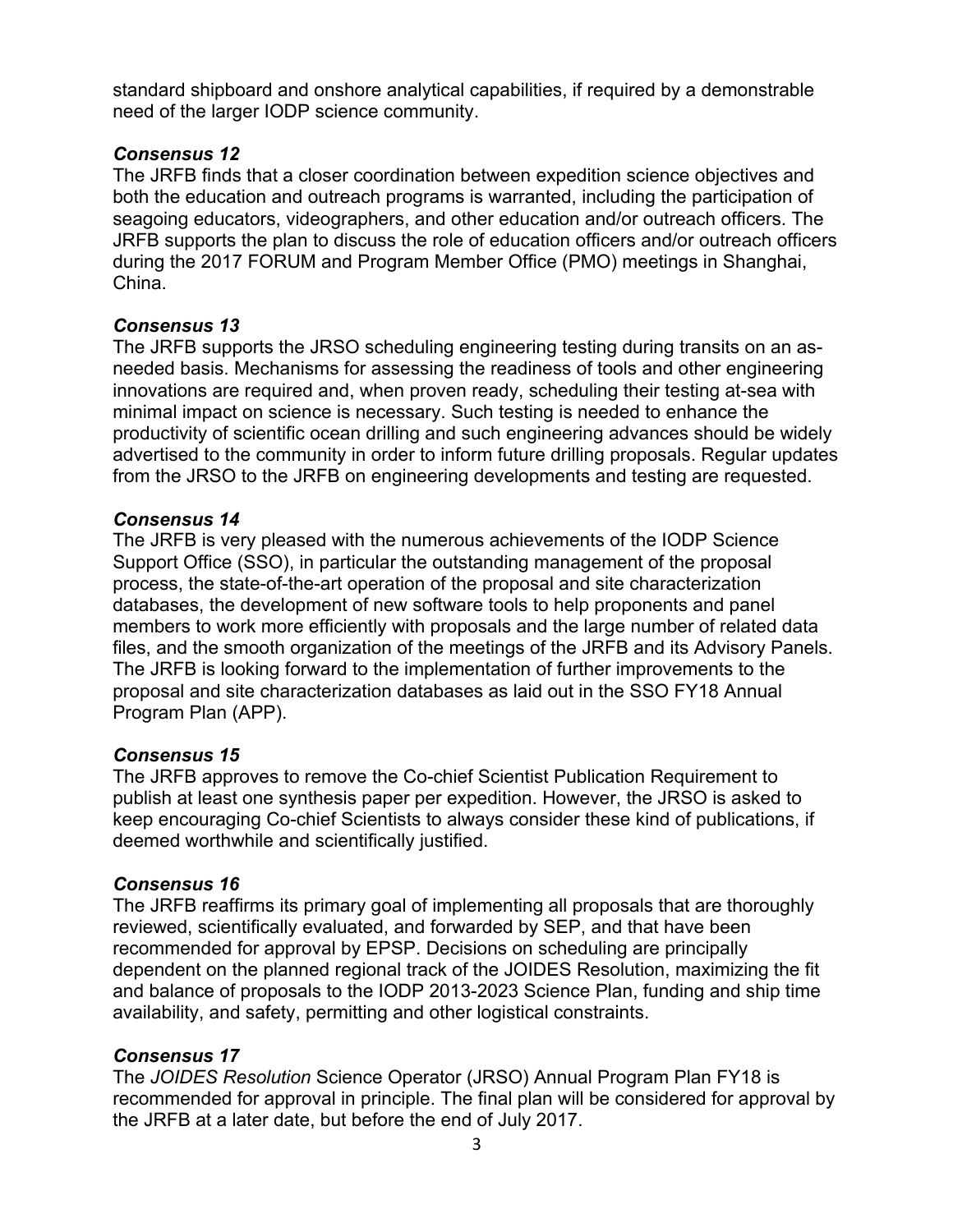#### *Consensus 18*

The Science Support Office (SSO) Annual Program Plan FY18 is recommended for approval in principle. The final plan will be considered for approval by the JRFB at a later date, but before the end of July 2017.

#### *Consensus 19*

The JRFB extends the term of the current JRFB Chair Anthony Koppers with one year and agrees to change the term of the JRFB Chair to nominally three years.

#### *Consensus 20*

The JRFB appoints Clive Neal as the new JRFB Chair, starting 1 October 2018 and with a three-year term, following one year as Chair-Elect.

#### *Consensus 21*

The JRFB sincerely thanks Christina Ravelo for her excellent service on the JRFB as science member. Over the past three years the JRFB has gained tremendously from Christina's vast knowledge on paleoclimatology and IODP science in general.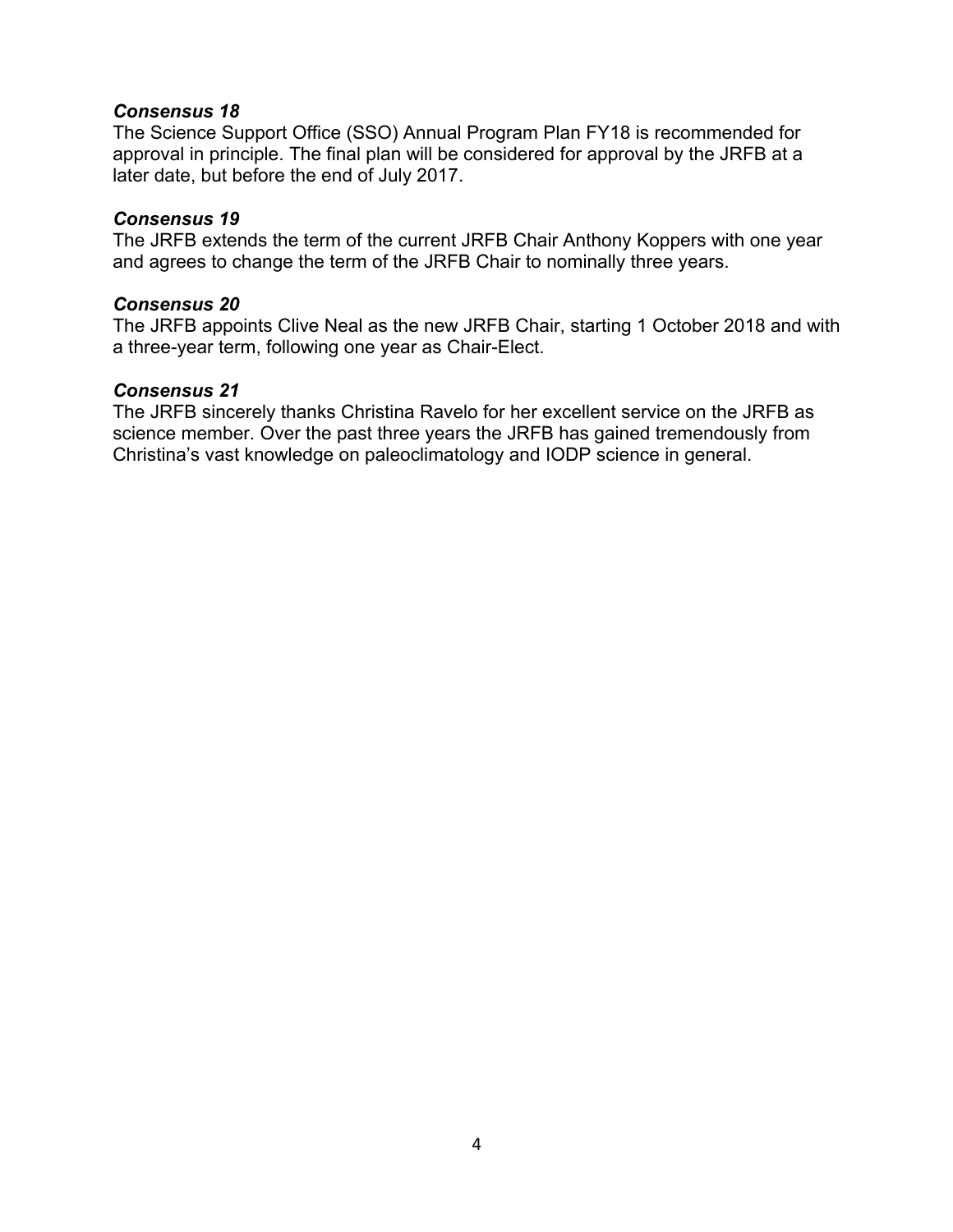# **Action Items**

# *Action Item 1*

The JRFB Subcommittee on Policies and Guidelines will continue to update and reformat all remaining policies and guidelines for the general IODP program, for the *JOIDES Resolution*, and for the JRFB Advisory Panels.

# *Action Item 2*

The JRFB Workgroup on "minimum data" will provide to the JRFB their recommendations before the September 2017 FORUM meeting.

# *Action Item 3*

The JRFB Subcommittee on Policies and Guidelines will write a separate ADP Implementation Policy in support of the Joint JR-ICDP (International Continental Drilling Program) Projects.

# *Action Item 4*

The "Deep Crustal Drilling Engineering" workgroup will provide a written report to the JRFB two months before the May 2018 JRFB meeting.

## *Action Item 5*

The JRSO will provide a written report to the JRFB two months before the May 2018 JRFB meeting delineating options, cost estimates, and/or solutions for the expansion plans of the Gulf Coast Repository.

## **Action Item 6**

The JRSO is asked to provide reports to the JRFB during its annual meetings, delineating options, cost estimates and/or solutions for the addition of new analytical capabilities on the *JOIDES Resolution* or for onshore capabilities supported through the Gulf Coast Repository.

## **Action Item 7**

The JRFB Chair will request that the U.S. Science Support Program (USSSP) solicit applications for the JRFB U.S. science member replacement of Christina Ravelo. Recommendations from this process will be circulated to the JRFB (by e-mail) for approval.

# **Action Item 8**

The JRFB Chair will continue monitoring and deactivating inactive (>5 years) SEP proposals as necessary.

# **Action Item 9**

The JRFB Chair will continue monitoring proposals at the JRFB that have been inactive for 5 years or more and request proponent teams provide the JRFB with an update via an Addendum and/or Proponent Response Letter (PRL).